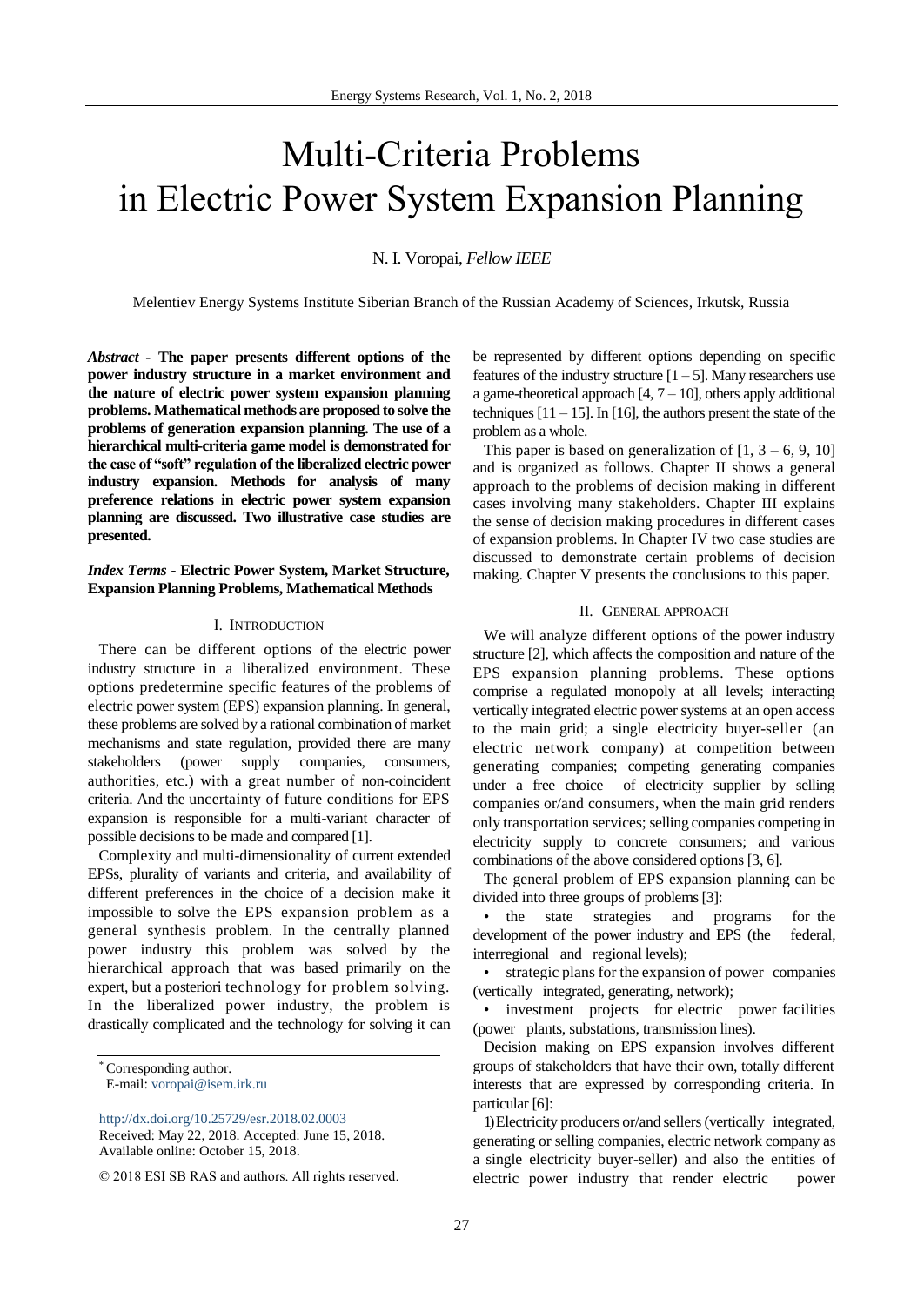N. Voropai [Energy Systems Research,](http://esrj.ru/) Vol. 1, No. 2, 2018

services in the wholesale electricity market (maintenance of active and reactive power reserves, provision of system reliability, etc.) are interested in profit maximization as a result of their business.

2) Electricity consumers (selling companies of different levels, concrete consumers) are interested in minimizing tariffs for electricity bought in the wholesale or/and retail markets, and providing its quality and supply reliability.

3) The authorities (federal and regional) aim to maximize revenues of budgets of the corresponding levels, minimize the environmental impact of electric power facilities, provide national and regional energy security, etc.

4) External investors (banks, juridical and natural persons) are interested in minimizing the payback period for investment in electric power facilities, maximizing dividends, etc.

We will discuss the composition and specific features of EPS expansion planning problems in terms of technology and structure.

As for the technology, electric power system is viewed as a technically single system that consists of power plants operating in parallel and connected with each other and consumers by an electric network. EPS can be modeled in different ways depending on the problem to be solved and the level of consideration. For example, the structure and allocation of generating capacities of the Unified energy system (UES) of Russia are normally chosen on the basis of aggregated representation of large subsystems (e.g. interconnected EPSs - IPSs) and transfer capabilities of tie lines among them. If the same problem is solved for IPSs, their structure is described similarly in the form of aggregated subsystems and transfer capabilities of tie lines among them. To plan the network expansion, it is necessary to represent it in detail with generation capacities and their allocation that are determined in the previous stages. The UES level usually deals with the UHV backbone network. At the IPS level the electric network is represented in greater detail considering transmission lines, and substations of lower voltage classes. This set of problems related to the EPS expansion planning is a hierarchical sequence of problems, where decisions on system expansion are adjusted (or new decisions are made) in each stage by means of its more detailed examination in the technological and territorial aspects [6].

As for the structure, in decision making on EPS expansion, the technically single EPS is a set of structural units, i.e. companies, interacting with each other. If the expansion problems are solved depending on the structure, an EPS should be represented by vertically integrated, generating and network companies which will expand based on their technological interaction within the system. When choosing decisions on generation and transmission network expansion, the vertically integrated company, for example, has to take into consideration potential decisions of neighboring companies on their expansion. The generating company has to allow for the prospects for expansion of competing similar companies and the network company as well. The network company, in turn, should have an idea on the expansion of generating companies when analyzing trends in its expansion [2, 6].

Each generating company in this case should consider both prospects for expansion of other companies and the state energy policy (at the federal, interregional and regional levels) and mechanisms of its implementation in the form of tax, credit, tariff and other policies. Working out the strategies and programs of power industry development, the state, in turn, should implement its energy policy by taking into account the incentives, possible behavior and interaction of generating companies in their expansion [6].

# III. DECISION MAKING PROCEDURES

In general, the problems of EPS expansion planning as applied to many stakeholders that are guided by many non-coincident criteria are of a multi-criteria game character. Let us examine specific features of such statements for the mentioned three groups of problems: the state strategies and programs, strategic plans of power companies, and investment projects  $[1, 3 - 6]$ .

## *A. The state strategies and programs*

The state strategies and programs for the power industry development at the federal and regional levels are devised on the basis of the multi-criteria hierarchical game statements of the problems. Such problems appear, when the state is at the upper level and the power supply companies are at the lower level. These problems are solved by the formal methods for creating the incentives for stakeholder behavior at the lower level by the appropriate mechanisms foreseen at the upper level.

Here the multi-criteria hierarchical game problems may be cooperative or non-cooperative depending on conditions [4, 6].

The electric power system development coordinated by the government is considered in [4]. A hierarchical cooperative game is formulated in the normal form between the control agent (center)  $A_0$  and the power producers  $B_i$ ,  $i = 1, n$ , where *n* is the number of power producers.

The initial conditions are presented by the tuple of three sets:

$$
\{I, J, K = (K_1, \dots, K_M)\},\tag{1}
$$

where  $I$  is the options of generation expansion,  $J$  is the scenarios of external conditions, *K* is the criteria of decision assessment, *M* is a number of stakeholders interested in generation expansion.

The rectangular *I* × *J*-dimensional matrices are constructed:

$$
X^{k} = \left\{ x_{ij}^{k} \right\}, i = \overline{1, I}, j = \overline{1, J}, k = \overline{1, K},
$$
 (2)

where  $x_{ij}^k$  is a numerical estimate of the *i*-th expansion option by criterion *k*, provided the *j*-th external condition took place.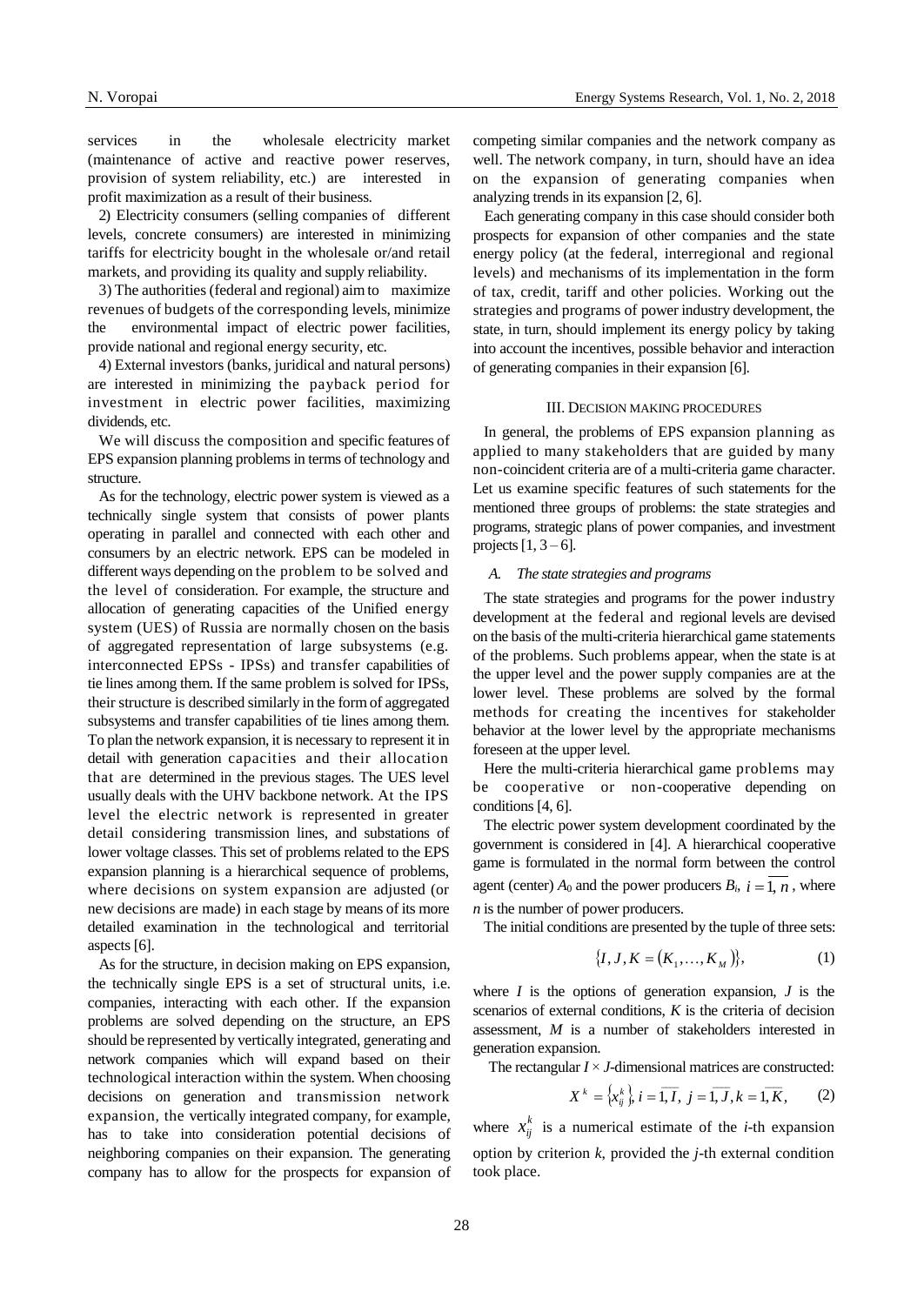In fact, the center  $A_0$  distributes regulation actions among the subdivisions  $B_1, \ldots, B_n$ . The regulation actions can be budget subsidies, tax privileges, loans, etc. Thus, the center *A*<sub>0</sub> chooses the system of *n* vectors  $\omega = (\omega_1 \dots \omega_n)$  from the

negative set 
$$
W = \sum_{l=1}^{n} w_l
$$
 subject to [1, 4, 6]  

$$
\sum_{l=1}^{n} w_l \le b,
$$
 (3)

where  $b$  is a constraint on the possibilities of the regulation center.

The possibilities of the company  $B_l$  are determined by the regulation action  $\omega_l$  received from  $A_0$ . The company realizes the nonnegative decision vector  $x_l(\omega_l) \in X$ .

Let us suppose that the sets  $x_l(\omega_l)$  at all  $\omega_l$  contain a zero vector and increase monotonously by inclusion, i.e.  $x'_l(\omega'_l) \supset x_l(\omega_l)$  follows from  $\omega'_l > \omega_l$ , and  $x_l(0) = 0$  is met (impossibility for the center to control the companies without regulation actions). Here  $\omega'_l$  means a regulation action introduced at the next step after the regulation action  $\omega_l$  [4, 6].

Let  $x = (x_1, \ldots, x_n)$  be an expansion option for the companies  $b_1, \ldots, b_n$ . The payoff of the player  $B_l$  is supposed to be equal to  $l_l(x_l) \geq 0, l = 1, n$ . The payoff of the player  $A_0$  is determined by the function

$$
f(l_1(x_1),...,l_l(x_l)) - g(\omega_1,...,\omega_n) \ge 0, \qquad (4)
$$

where  $g(\omega_1, ..., \omega_n)$  is a nonnegative function that characterizes the level of actions applied by the center.

The regulation center has the right of first move and may manage the possibilities of regulated companies by controlling their activities. The main purpose of the regulation center is to minimize its regulation actions. The next Chapter presents an example illustrating the proposed hierarchical approach [4].

These problems can take place at interaction of the federal and regional levels, when the state strategies and programs are devised for the power industry development. Such problems are aimed at coordinating the national and regional interests. The state priorities in the industry development are formed at the federal level and then they are transformed into concrete trends in expansion of generation capacities and electric networks in the considered region. In general, when the principles of authority sharing are adjusted and non-contradictory, the multi-criteria hierarchical game problems of a cooperative nature can be involved. The mechanisms of inducement or persuasion are applicable here, however, with somewhat different conceptual interpretation as against the previous case [1, 4].

The indicated two problems can be studied jointly as one problem that reflects interactions among three groups of stakeholders: federal and regional levels of the country and power companies. Such problems are considered, in particular, as active systems with distributed control and are also reduced to hierarchical game models[1].

In individual cases, we can use the simpler statements of the hierarchical two-level problem as a two-stage sequence of multi-criteria problems of mathematical programming. The strategy of the national power industry development is considered in the first stage; the appropriate recommendations are adjusted at the level of strategies of regional power industry development.

The general form of optimal conditions in both stages in the multi-criteria problem is the following:

$$
f(f_1(x), f_2(x), \dots, f_k(x)) \to \max.
$$
 (5)

The search of Pareto set is frequently used for the optimal solution to the problem under incomparable objectives.

Let  $\langle X, \{f_i\}\rangle$  be a multi-objective optimization problem, where *X* is a set of alternatives,  $f_i$   $(i \in N = \{1, ..., n\})$  is an objective function. If there is no additional information about the problem, then the Pareto optimal alternatives are accepted as optimal alternatives, i.e. such  $x^0 \in X$ , from  $f_i(x) \ge f_i(x^0)$ for all  $i \in N$  and  $x \in X$  results in  $f(x) = f(x^0)$ . In other words, the set of optimal alternatives is defined only by Pareto optimal axiom [1].

In general, the Pareto set does not provide a unique solution, thus the problem of multi-criteria decision making remains unsolved. The use of multi-criteria utility function is a feasible approach to solve this problem.

A similar two-stage sequence of problems can be analyzed in inter-sectoral terms, when the basic proportions in power industry development are determined in the first stage by the territorial-production model of the energy sector. Then, these proportions are adjusted on more detailed models for decision making on power industry development [1].

In the problems in question, the main attention is paid to the mechanisms of interaction between the federal and regional or the energy sector and energy industry levels of devising the state strategies and programs for the power industry development. Therefore, consideration of incentives for the behavior of power companies by one or another technique for representing uncertain factors becomes necessary. The key objective for power supply companies in this case is to work out effective economic, legal and institutional mechanisms. They are to stimulate the companies to take into account priorities of the state policy in electric power industry when making strategic plans of their expansion and making decisions on investment projects. The optimal proportions of such mechanisms can be improved by solving the hierarchical game problems between the above-mentioned stakeholders "state" and "power companies" [1, 4].

## *B. Strategic plans of power companies*

Now we will analyze the next group of problems dealing with the strategic plans of power company expansion. At least three classes of such problems can be discussed here.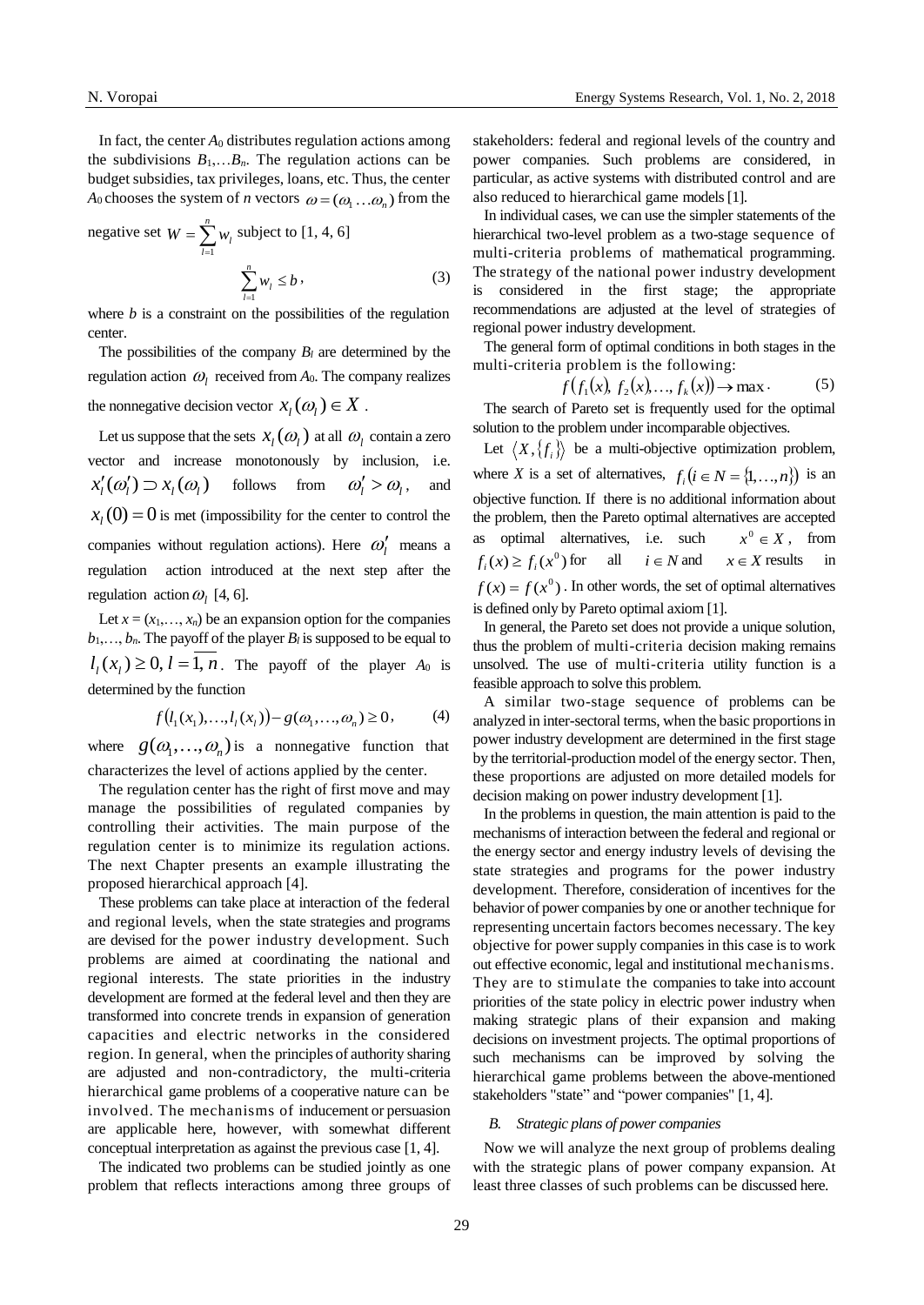For the regulated monopoly without competition it may appear to be necessary to solve multi-criteria problems of mathematical programming in terms of uncertainty and different preferences [5, 6]. A rather simple way for considering uncertain factors is a scenario representation of combinations of their values. The game problems in the class of "games with nature" may be analyzed on the basis of ordinary and fuzzy payoff matrices in the other cases.

The particularity of solving the multi-criteria problems based on the utility theory under different preferences is considered in [5, 6].

Let the initial conditions be represented by a tuple of sets (1) and the solutions are considered as a set of numerical estimates of the ranks of matrices (2). In order to solve the problem of choice on the basis of multi-criteria utility function, it is necessary to determine a preference relation for the decision maker (DM). The type of the preference relation depends on the scenarios of external conditions and relative significance of each of them for DM. If the preference relation is based on the probability methodology, then according to concepts of the utility theory, recommendations for choosing an EPS expansion option are given based on the calculation of the expected utility of each option in the form

$$
E_i^p = \sum_{j=1}^J p_j U_{ij}, i = 1, ..., I,
$$
 (6)

where *p* is an index indicating the probability methodology used in preference relation,  $U_{ij}$  is a generated utility function. The option with a higher numerical estimate of the expected utility is more preferable.

However, the probability methodology of the preference relation is not always acceptable. It may turn out to be more reasonable to rely on the risk methodology. The latter is especially typical of cases when some scenarios of external conditions have very low probability but their influence on decision-making should be taken into consideration. Such a situation takes place, for example, when extreme external conditions connected with large-scale events of natural, technogenic or other character are to be taken into consideration. Then, the expected utility of the EPS expansion options can be obtained from the expression

$$
E_i^r = \max_i \{ \min_j (U_{ij} p_j) \}, i = \overline{1, I},
$$
 (7)

where *r* is an index indicating the risk methodology used in preference relation.

It is worth noting, that the risk methodology as a basis for the preference relation also has disadvantages because the application of (7) decreases the effect of scenarios of external conditions with a high probability on the decision choice. Both the probability and risk methodologies are limiting cases, each reflecting a real situation in formation of preference relation used by decision maker from one side only. Therefore, consideration should be given to a complex criterion on the basis of (6) and (7) [1, 5-6].

Generation of such a complex criterion involves the problem of determination of weights of its constituents. This problem can be eliminated, if the decision-making procedure is not completely formalized and the decision is chosen by decision maker on the basis of additional information characterizing dominance regions for criteria (6) and (7) to form his preferences. In this case we can 'weigh' decisions obtained by both criteria and determine when some option with maximum utility (6) ceases to be the most preferable and some option with the maximum utility (7) becomes the most preferable.

To this end,  $I - 1$  equations of form [1, 5, 6]

$$
a_{i-m}E_{i\max}^p + (1 - a_{i-m})E_i^r =
$$
  
\n
$$
a_{i-m}E_m^p + (1 - a_{i-m})E_m^r \neq m,
$$
\n(8)

are solved, where  $a_{i-m}$  is the required parameter allowing the obtained utilities to be weighed,  $a_{i-m} \in [0, 1]$ ;  $E_{i \max}^p$  is the maximum utility of the *i-*th option which is calculated by relation (6);  $E_i^r$  is its associated utility value calculated by relation (7);  $E_m^p$ ,  $E_m^r$  are corresponding utilities of the *m-*th option.

The next Chapter includes some calculation results based on the above-mentioned complex criterion [5, 6].

Since in real conditions there is no single technique to comprehensively solve the problem of choice, it is desirable for decision maker to have a set of different techniques to choose the most suitable one.

Development of a strategic plan for the network company expansion, when there are vertically integrated or purely generating companies, refers to the second class of problems. Considering, in a certain sense, a subordinate role of the network company that in the most general case implies providing competition for power producers and a free choice for power consumers, we can study the problems of the network company expansion in terms of "games with nature". In this case, the uncertainty in behavior of both power producers and consumers in the wholesale market is essential and is taken into account by the appropriate payoff matrix of the game. The conceptual meaning of uncertain factors for the network company as the single electricity buyer-seller, is determined, as before, by competition, and at the power consumption level it depends only on demand uncertainty and elasticity. In this case, however, the problem can also be examined in terms of "games with nature".

The generating companies can be coordinated especially under state regulation. Then, we considered the problem of cooperative game [7].

Finally, the third class of problems is related to the development of strategic expansion plans of competing vertically integrated or purely generating companies. Without the state regulation, the problem is reduced to a multicriteria non-cooperative game. With the state regulation, the problem takes the form of a multi-criteria cooperative game, probably of a multi-stage character, i.e. it is reduced to a positional game [8, 9].

There are several methods to obtain the cooperative game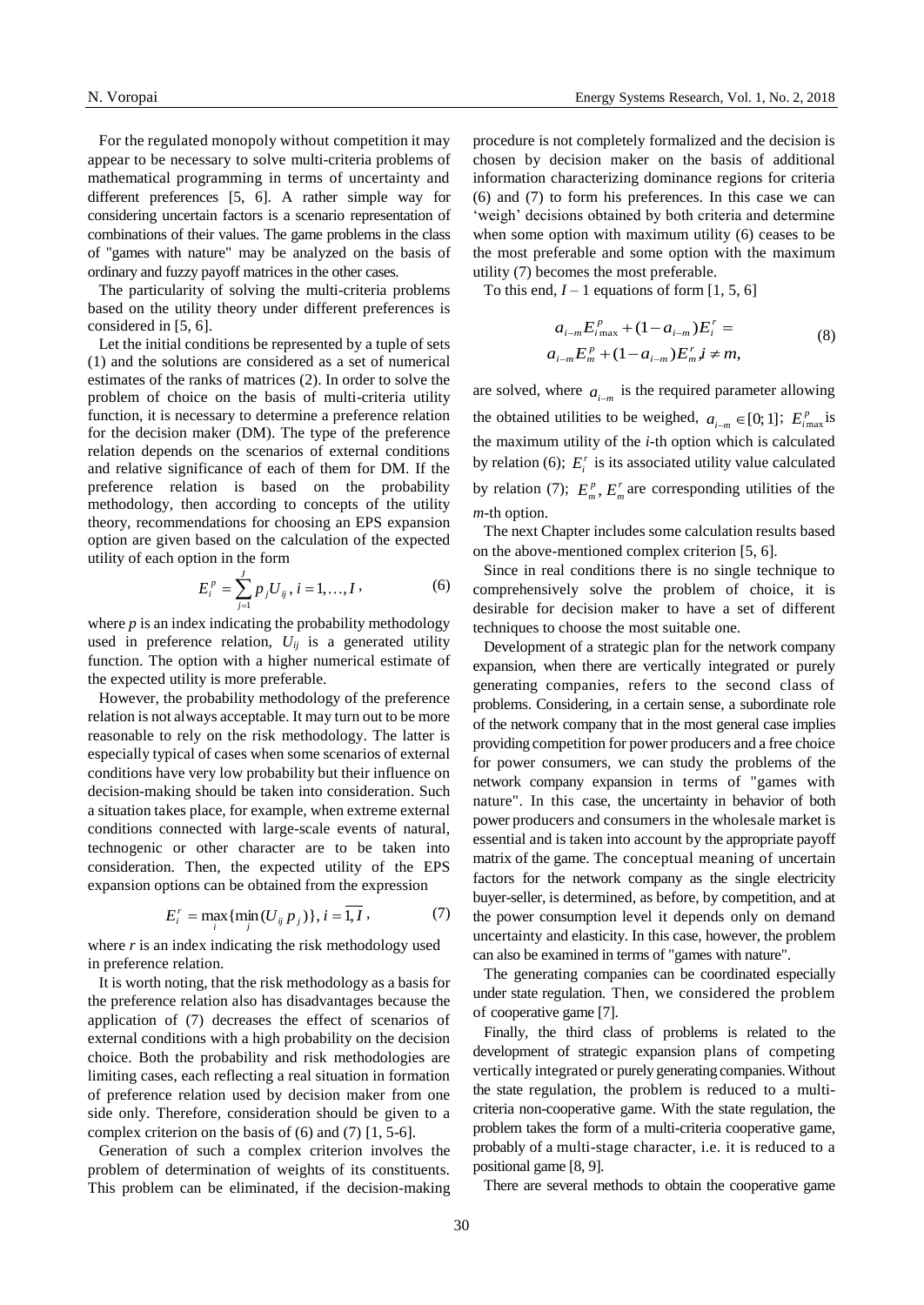solution. The evaluation of game solution based on the Shapley value is a generally used approach. This approach calculates the fair sharing of the common utility (money, resources, etc.) among players. The Shapley value can be determined as a weighted average of limiting contributions of a participant to every coalition in which the participant may take part.

The Shapley value  $\varphi_i$  can be expressed for the set of players  $M = \{1, ..., m\}$  and the set of coalitions  $T_i$ ,  $i = 1, M$ , where *i* is the number of players in coalition  $T_i$ , as:

$$
\phi_i[v] = \sum_{\substack{T \subset M \\ i \in T}} \frac{(t-1)!(m-t)!}{m!} [v(T) - v(T/\{i\})], \qquad (9)
$$

where  $v(T)$  is a characteristic function of coalition  $T$ .

To determine this function is the key objective in such problems. Traditionally the characteristic function is considered as a cost function. In a more general case, the utility function can be used [4, 6].

The maximal constituent of Shapley value is calculated using (9) for a specified coalition, if the value of utility (6) is calculated for every possible coalition. The coalition with the maximal constituent of Shapley value corresponds to the optimal option of EPS expansion. An example of using the Shapley value to solve the problem of generating company expansion is presented in [9].

#### *C. Investment projects*

The problems of the third group dealing with decision making on investment projects for electric power facilities (power plants, substations, transmission lines) require a business plan for the construction of the corresponding facility. Mathematically, the problem statement depends on the investor position. If the power supply company (e.g. the network company) invests in the installation, the investment project may call for the multicriteria assessment. For an independent investor one should allow for an incentive for behavior of the other concerned stakeholders and the problem can be associated with the game statement. It can be either cooperative or non-cooperative depending on conditions [1, 6].

#### IV. CASE STUDIES

This Chapter presents the calculation results based on [4] and [5]. These results are purely illustrative.

## *A. Case study #1*

A hierarchical system expansion is studied for two levels. At the lower level consideration is given to two independent electric power companies, each supplies power to the consumers on the served territory. The first company (system 1) sells surplus power to the second company and foresees for this purpose an additional expansion of its generating capacities. At the upper level consideration is given to the regulation body (for example, state) that can stimulate the company expansion by regulation actions.

The objective is to choose an expansion option that will enable independent companies and the regulator to generate a suitable expansion option with more profitable expansion conditions for the donor company (company 1).

Assume general expansion conditions for both companies.

The scenarios of external conditions for the first company are:

a) Maximum power consumption without power sale at minimum fuel prices.

b) Minimum power consumption without power sale at maximum fuel prices.

c) Maximum power consumption with power sale at minimum fuel prices.

d) Minimum power consumption with power sale at maximum fuel prices.

The scenarios of external conditions for the second company are similar at the exception of the fact that the company does not sell but buys electric power.

Taking into account the illustrative character of the problem, we consider the probabilities of implementing the above scenarios of external conditions to be similar and equal to 0.25 each.

The above-mentioned expansion options include the options when company 1 sells the power generated by gasfired power plants to company 2.

Three players are to make decisions for each company: power company, authorities and consumers. All the players had equal rights, the total of weighting coefficients for all criteria was equal to unity and each criterion participated in decision making with its weight.

The options were estimated using the following criteria:

- $\alpha$ ) investment costs (million \$);
- $\tau$ ) current costs (million \$/year);
- $\beta$ ) budget (taxes) (million \$/year);

 $\gamma$ ) tariffs (\$/kWh).

The calculation results for the accepted options of solutions for companies 1 and 2 at given external conditions in terms of the estimated criteria were analysed in [4]. Gas-fired power plants were addressed as new generating capacities to be commissioned.

Table 1 presents utilities of the options for each system and ranks of the options.

Levelling of the situation (ranking of the options, Table 1) was performed by the rising price of electricity sold. We will apply option 4 from Table 1 for further analysis of the hierarchical game, because in this option the increasing electricity demand of consumers served by company 2 is met fully [4].

Thus, in the considered problem the base (first) option (Table 2) is the option of commissioning new units with a utility of 0.5117 for company 1.

The option with introduction of regulation actions will be compared to the base one only by two criteria: capital investment and current expenditures. It is precisely these criteria that underlie a decision made by the power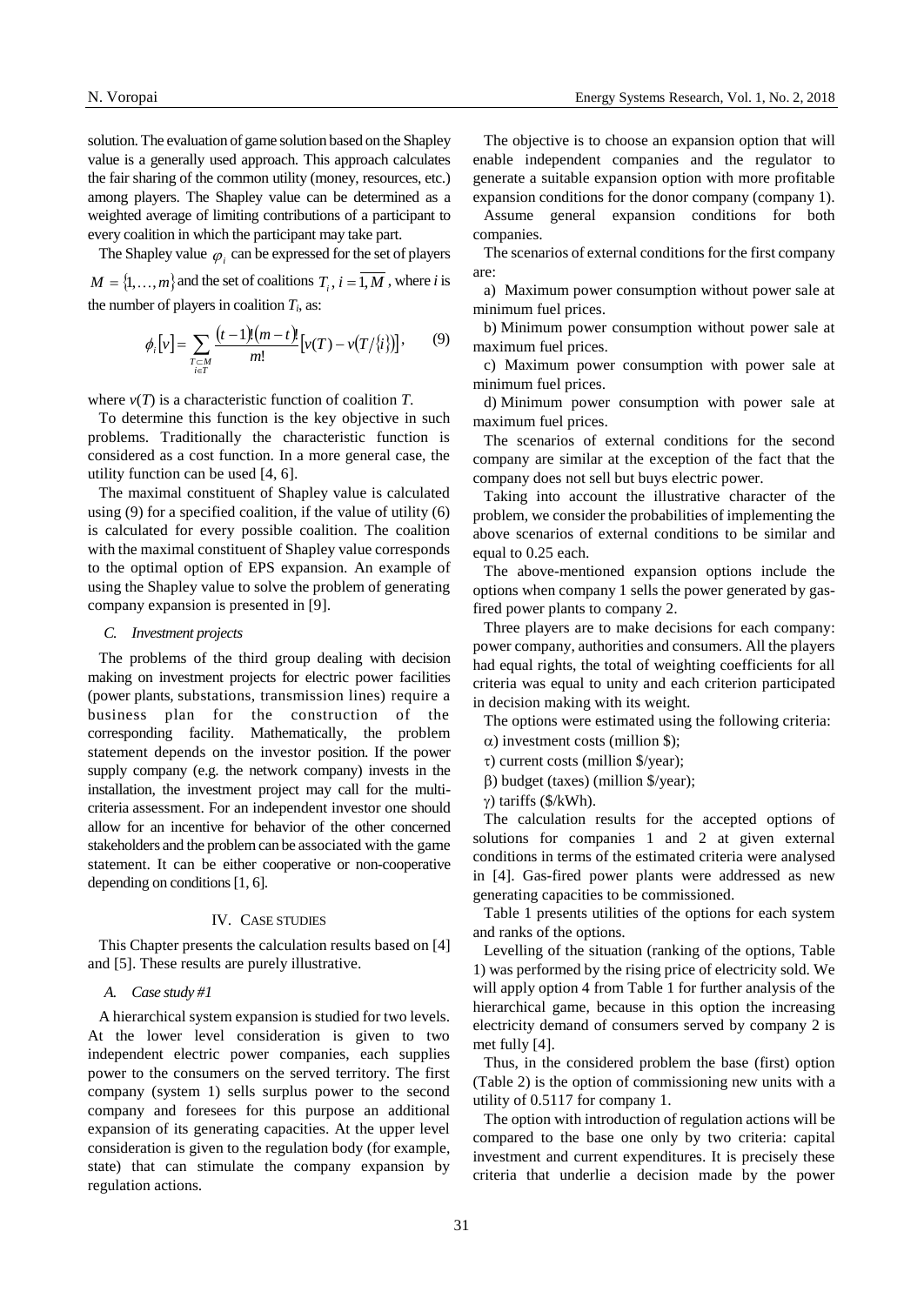company. The rest of the criteria were foreseen for the other participants of decision making process: the budget for authorities and tariffs for consumers.

Table 1. Initial estimates of options.

| <b>Options</b> |           | Utility and ranks (in brackets) |  |
|----------------|-----------|---------------------------------|--|
|                | System1   | System 2                        |  |
|                | 0.5284(2) | 0.2873(4)                       |  |
|                | 0.5154(3) | 0.6371(2)                       |  |
| 3              | 0.5302(1) | 0.5287(3)                       |  |
|                | 0.5117(4) | 0.7201(1)                       |  |
|                |           |                                 |  |

Table 2. Calculation results for system 1 at specified external conditions by the criteria: capital investments and current expenditures.

| <b>Criteria</b> | <b>Options</b> | <b>External conditions (for system 1)</b> |       |        |        |
|-----------------|----------------|-------------------------------------------|-------|--------|--------|
|                 |                | A                                         | B     | C      | D      |
| $\alpha$        | 1              | 170.3                                     | 170.3 | 1761.5 | 1761.5 |
|                 | $2^{\prime}$   | 192.3                                     | 192.3 | 1783.5 | 1783.5 |
|                 | 3'             | 182.3                                     | 182.3 | 1773.5 | 1773.5 |
|                 | 4'             | 179.3                                     | 179.3 | 1770.5 | 1770.5 |
| τ               | 1              | 89.9                                      | 102.5 | 96.1   | 110.8  |
|                 | $2^{\prime}$   | 89.9                                      | 102.4 | 96.1   | 110.7  |
|                 | 3'             | 89.9                                      | 102.4 | 96.1   | 110.7  |
|                 | 4'             | 89.9                                      | 102.4 | 96.1   | 110.7  |

| Table 3. Newly commissioned capacities. |
|-----------------------------------------|
|                                         |

| <b>Options</b>                                          | <b>Additional capacities</b><br>(MW) | <b>Including WPP</b><br>(MW) |  |  |
|---------------------------------------------------------|--------------------------------------|------------------------------|--|--|
| $2^{\prime}.3^{\prime}.4^{\prime}$                      | 122.                                 | 10                           |  |  |
| Table 4. Comparison of utilities for expansion options. |                                      |                              |  |  |
| <b>Options</b><br><b>Utility</b>                        |                                      |                              |  |  |

| <b>Opuons</b> | <b>ULLLUV</b> |  |
|---------------|---------------|--|
|               | System 1      |  |
|               | 0.5117        |  |
| $2^{\prime}$  | 0.5107        |  |
| 3'            | 0.5115        |  |
|               | 0.5117        |  |
|               |               |  |

The regulator encourages company 1 to construct wind power plants (WPP). These plants have high capital investments and low current expenditures. The options corresponding to WPP commissioning will be further denoted by 2', 3', 4'.

Step 1 calculates the possibility of commissioning such plants by the company itself without regulation actions from the regulator. In this case, new option  $2'$  (Table 2) is generated.

Table 3 shows additional capacities including capacities of WPP to be commissioned in the case of electricity sale. As is seen from Table 2, option  $2'$  is characterized by a rather high level of capital investments and a small decrease in current expenditures versus the base option.

Table 4 demonstrates a decrease in the utility for option 2.

Hence, it is unprofitable for the company to construct new plants with a high level of investments.

Thus, regulation actions of the regulator are introduced at the next step. At first they may be represented by the

budget subsidies, whose value is chosen arbitrarily. With the budget subsidies of \$10 million, for example, the utility of option  $3'$  (Table 4) remains lower than the base option 1, as before. The current expenditures are low enough and their negligible increase is not indicated in Table 2.

With the regulation actions equal to the amount of \$13 million, the utilities of the base option and option 4 coincide. The capital investments for option 4' remain higher than the capital investments for the base option. It means that if the utilities coincide, this option can be accepted by the company.

Conditions for WPP commissioning by both companies may differ slightly in the investment per power unit (for example, it is somewhat more expensive for company 1), and the current expenditures (they are on the contrary somewhat higher for company 2, for example, due to difficulties in maintaining remote WPP, at the same time in company 1 the wind power plants are located nearby). We will not illustrate this quantitatively more complicated case, as it has nothing new compared to the previous one.

Needless to say, other regulation actions of the regulator are possible for more coordinated expansion of power companies.

# *B. Case Study #2*

## *B1. Problem statement*

The formation of the basic structure of one of the electric power systems in Russia is considered with regard to generating equipment types for the period of some 10 years.

In this study, the external conditions of EPS expansion are:

A) Minimum power consumption without export at a minimum fuel price.

B) Minimum power consumption without export at a maximum fuel price.

C) Maximum power consumption with export at a minimum fuel price.

D) Minimum power consumption with export at a maximum fuel price.

Without dwelling on the validity of such conditions for EPS expansion by virtue of the illustrative character of the studies, in further analysis we assume the probability of each condition to be equal to 0.25.

Three options of the EPS expansion are analysed:

1) Commissioning of new coal-fired units.

2) Commissioning of new gas-fired units.

3) Partial commissioning of coal-and gas-fired units.

The above options were estimated by six criteria:

 $\alpha$ ) investment costs (million doll.);

 $\tau$ ) fuel costs (million doll./year);

) budget (taxes) (million doll./year);

) environment (ash emissions, thousand t/year);

) tariffs (cent./kWh);

 $\delta$ ) reliability (p.u.);

The options were analysed using the software package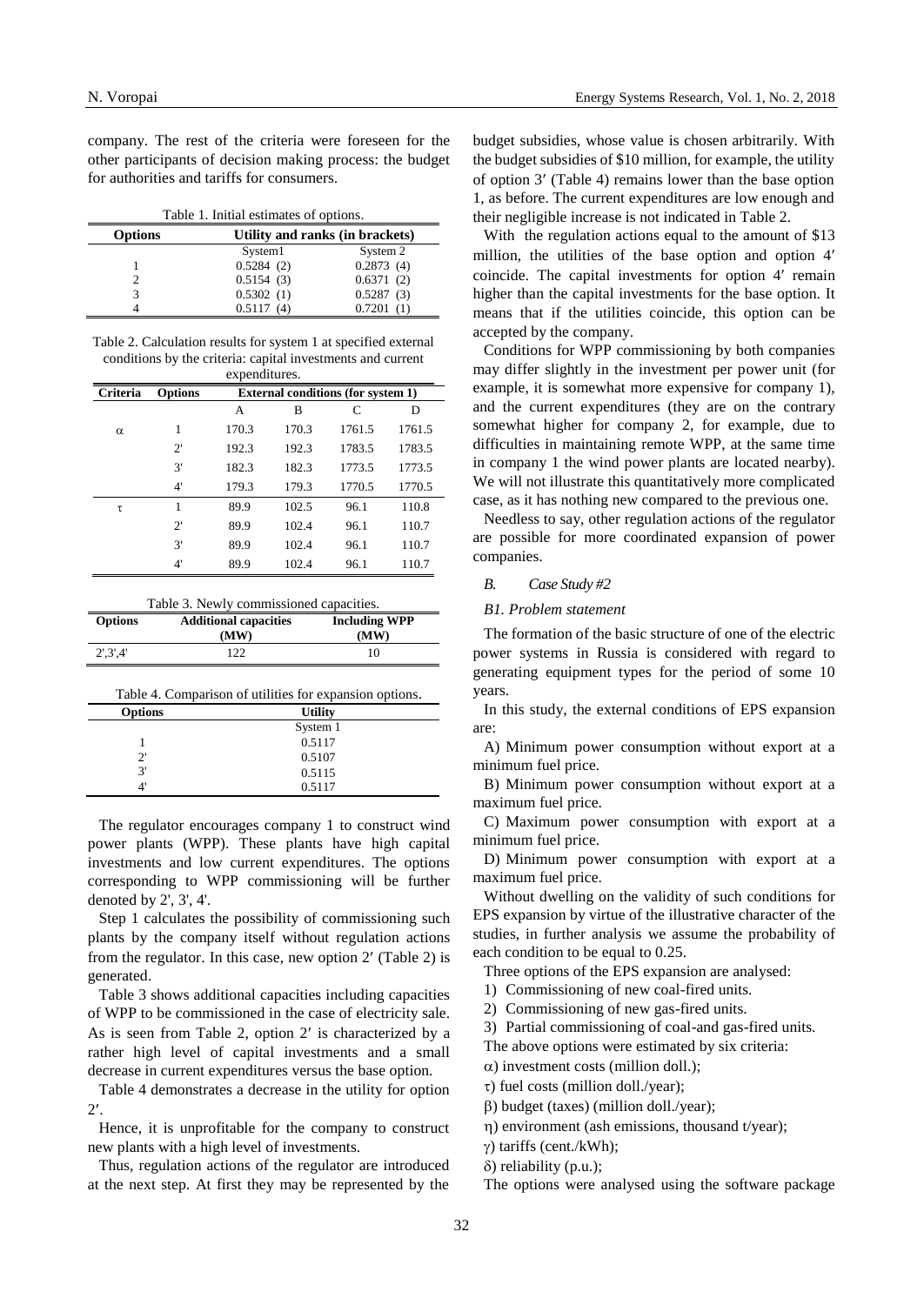'Soyuz' [6]. This package is designed to choose the structure of generating capacities by equipment type, their location and formation of requirements to the transfer capabilities of ties in the multi-nodal EPS taking into account seasonal and daily non-uniformities of power consumption, specific character of operation and performance of different power plants, reliability requirements, conditions for fuel supply, etc. Reliability was calculated by simulation of failures/restorations of EPS components and evaluation of a relative magnitude of power supply to consumers. The results of the studies on the considered options of the UEPS expansion at the assumed external conditions in terms of the estimation criteria are presented in Table 5.

Table 5. Estimates of options for different external conditions.

|          |                            | <b>External conditions</b> |         |         |         |
|----------|----------------------------|----------------------------|---------|---------|---------|
|          | Criteria<br><b>Options</b> | A                          | B       | C       | D       |
| $\alpha$ | 1                          | 13.5                       | 13.5    | 1849.5  | 1849.5  |
|          | $\overline{c}$             | 11.7                       | 11.7    | 1602.9  | 1602.9  |
|          | 3                          | 12.6                       | 12.6    | 1726.2  | 1726.2  |
| $\tau$   | $\mathbf{1}$               | 79.1                       | 86.1    | 82.1    | 89.3    |
|          | 2                          | 87.2                       | 98.9    | 93.4    | 107.1   |
|          | 3                          | 83.1                       | 92.5    | 87.7    | 98.2    |
| β        | 1                          | 3016.0                     | 4524.0  | 3317.6  | 4825.6  |
|          | $\overline{c}$             | 3317.6                     | 5428.8  | 3619.2  | 5730.4  |
|          | 3                          | 3166.8                     | 4976.4  | 3468.4  | 5278.0  |
| η        | 1                          | 58.1                       | 58.1    | 60.4    | 60.4    |
|          | $\overline{2}$             | 52.5                       | 52.5    | 52.5    | 52.5    |
|          | 3                          | 55.3                       | 55.3    | 56.4    | 56.4    |
| γ        | 1                          | $\mathbf{1}$               | 1.5     | 1.1     | 1.6     |
|          | $\overline{c}$             | 1.1                        | 1.8     | 1.2     | 1.9     |
|          | 3                          | 1.05                       | 1.65    | 1.15    | 1.75    |
| $\delta$ | 1                          | 0.9996                     | 0.9996  | 0.9974  | 0.9974  |
|          | $\mathfrak{D}$             | 0.9997                     | 0.9997  | 0.99915 | 0.99915 |
|          | 3                          | 0.99965                    | 0.99965 | 0.99893 | 0.99893 |

## *B2. Calculation and analysis of utilities*

We solved the multi-criteria expansion problem using the utility theory by (6), (7). The studies were performed for two sets of criteria (in Table 6 with the corresponding weighting coefficients):  $\alpha$  - 0.2, 0.3;  $\tau$  - 0.2, 0.2;  $\beta$  - 0.15,  $0,15; \eta$  -  $0.1, 0,1; \gamma$  -  $0.25, 0.15; \delta$  -0.1,  $0,1.$ 

Now let us verify the stability of decisions for each system of the expert preferences at which the rank of the options changes, i.e. let us determine at which relations of the two approaches the decisions can be considered stable. Otherwise, one can rely on the decision chosen by different methods. Note that to do this we calculated parameters  $a_m$ ,  $m = 1,2$ , by relation (8), where m means number of the first or second method for calculation of the utilities by (6) or (7) respectively. Table 7 presents the utilities of options that are calculated by (7). Table 8 presents the

values of  $a_m$  for different systems of the expert preferences.

Thus, for the first set of the expert preferences, the third expansion option is the most preferable at  $a_1 \in [0;0.2499]$ and the fourth expansion option - at  $a_1 \in [0.2499;1]$ .

For the second set, the first option is chosen at  $a_1 \in [0;0.0969]$  and the fourth option - at  $a_1 \in [0.0969;1]$ .

| Table 6. Utilities and ranks of options. |                                          |                                   |  |  |
|------------------------------------------|------------------------------------------|-----------------------------------|--|--|
| <b>Options</b>                           | Utilities and ranks (in brackets)        |                                   |  |  |
|                                          | Set 1                                    | Set 2                             |  |  |
| 1                                        | 0.4966(3)                                | 0.6278(3)                         |  |  |
| 2                                        | 0.6330(1)                                | 0.6993(2)                         |  |  |
| 3                                        | 0.5909(2)                                | 0.7039(1)                         |  |  |
|                                          |                                          |                                   |  |  |
|                                          | Table 7. Utilities and ranks (7).        |                                   |  |  |
| <b>Options</b>                           |                                          | Utilities and ranks (in brackets) |  |  |
|                                          | Set 1                                    | Set 2                             |  |  |
| 1                                        | 0.1590(3)                                | 0.1676(3)                         |  |  |
| 2                                        | 0.1932(2)                                | 0.2625(1)                         |  |  |
| 3                                        | 0.2073(1)                                | 0.2620(2)                         |  |  |
|                                          |                                          |                                   |  |  |
|                                          | Table 8. Weighting coefficients for (8). |                                   |  |  |
| Systems of<br>expert's                   | $a_{1}$                                  | a <sub>2</sub>                    |  |  |
| preferences                              |                                          |                                   |  |  |
| Set 1                                    | 0.2499                                   | 0.7501                            |  |  |
| Set 2                                    | 0.0969                                   | 0.9031                            |  |  |

#### V. CONCLUSIONS

In a liberalized environment, we deal with a great number of decision making problems for power system expansion planning. These problems are not simple.

The mathematical programming, game-theoretical approaches or simulation assessment can be applied to solve these problems.

The development of technologies, mathematical models and techniques for power system expansion planning is of paramount importance.

#### **REFERENCES**

- [1] E.Yu. Ivanova and N.I. Voropai, "Generation planning in an electricity market: Decision making procedures," in *Proc. International Conf. MedPower04*, Lemesos, Cyprus, 2004, 5 p.
- [2] S. Hant and G. Shuttleworth, *Competition and Choice in Electricity,* Chichester, England, March&McLennan Co., 1995, 326 p.
- [3] N.I. Voropai., S.V. Podkovalnikov and V.V. Trufanov, "Methodical principles of making decisions on electric power system expansion in market environment," in *Proc. IEEE Porto Power Tech Conf*.*,* Porto, Portugal, 2001, 6 p.
- [4] N.I. Voropai and E.Yu. Ivanova, "Hierarchical game theoretical problem of electric power system expansion planning," in *Proc. IEEE Bologna Power Tech Conf.,* Bologna, Italy, 2003, 6 p.